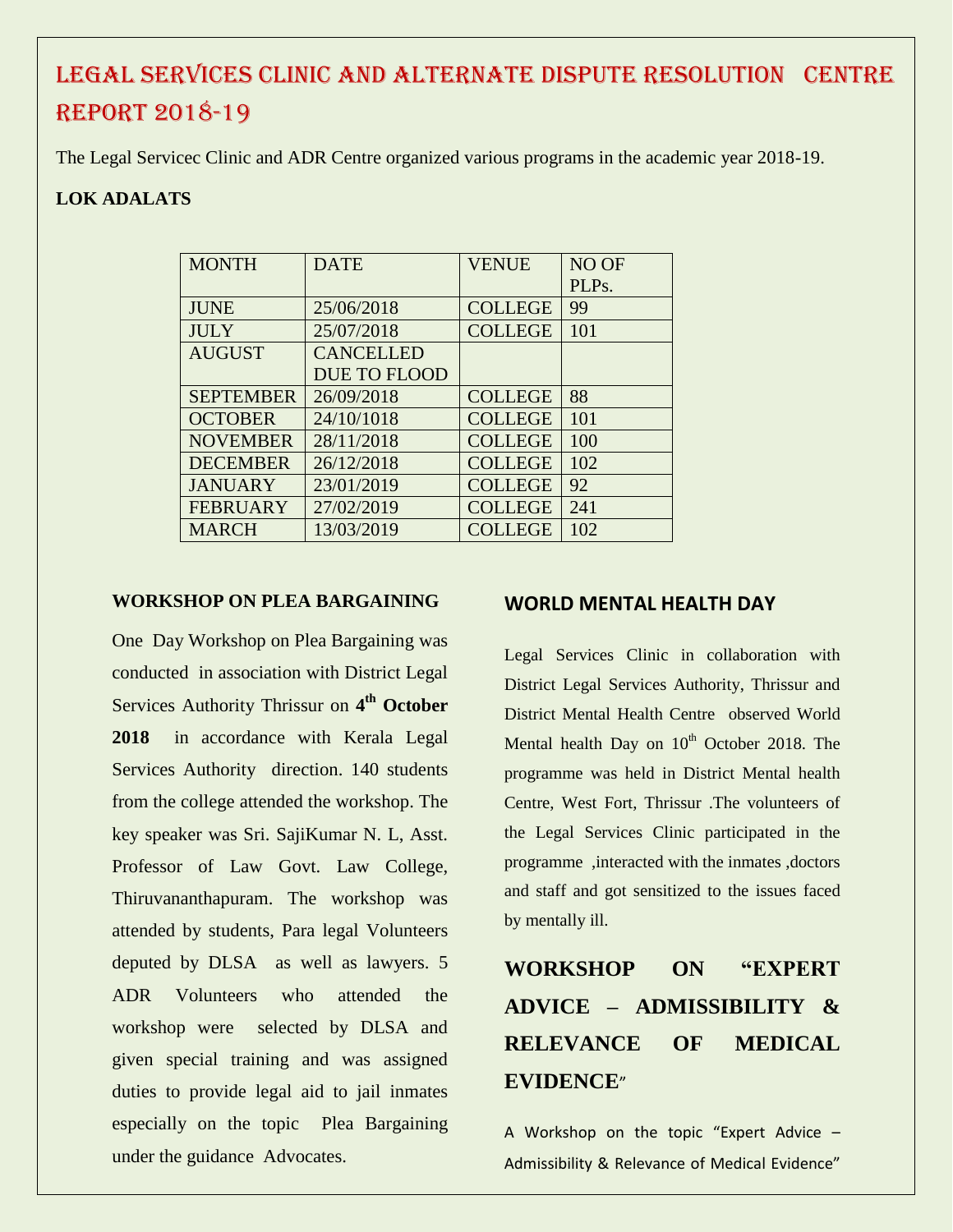was organised on 11<sup>th</sup> October 2018. This workshop was specially meant for the final year students of 5 year BBA LLB and 3 Year LLB. The session was handled by Dr. Sanjay P. S., Assistant Professor, Dept. of Forensic Science, Medical College, Manjeri

### **INAUGURATION OF ANTI RAGGING CAMPAIGN –THRISSUR DISTRICT**

Legal Services Clinic and ADR Centre hosted the Inauguration of Anti Ragging Campaign in the District for the academic year 2018-19 on  $9<sup>th</sup>$ November 2018. The Campaign was inaugurated by Smt. Sophy Thomas, Hon'ble Sessions & District Judge and Chairman, DLSA, Thrissur .Sri. Mujeeb Rahiman, IInd Additional Sub Judge and Secretary in Charge of DLSA, Thrissur delivered an extensive lecture about ragging and related laws.

## **INTERNATIONAL SEMINAR ON "TRANSGENDER RIGHTS & LAW**

Centre conducted a Two Day International Seminar on the topic "Transgender Rights & Law" in College Auditorium on  $12^{th}$ &  $13^{th}$ February 2019. The Seminar was inaugurated by Dr.Akkai Padmashali.The seminar was attended by students from various law colleges,lawyers ,social Key Note Address was delivered by Dr. Pamela Katz, Professor, Legal Studies and

Political Science, Russell Sage College, USA. The Guest of Honour was Dr. K. C. Sunny, Vice Chancellor, NUALS, Kochi. After the Inaugural session, the first Session focussed on the topic "Transgender Rights and Judiciary". This session had 3 resource persons who were Adv. George Pulikuthiyil, Director, Jananeethi, Dr.Anuja, Faculty, Law School, Bangalore and Gee Imman Semmalar, Transgender Activist, Sampoorna, Bangalore. The second session was on the topic "Transgender Rights and Legislature". The resource persons for the session were VijayarajaMallika, Poet & Social Activist, Dr. Sandhya Ram, Faculty, Salgoacar Law College, Goa and Delfina a transgender activist from Nirangal, Chennai. The second day session was a Panel Discussion on the topic "Transgender Rights in Kerala – Rhetoric to Reality". The Moderator for the programme was Sr. Anil A, Direcotr, Chilla, Thiruvananthapuram. Panel members who took part in the discussion were SheetalShyam, Transgender & Social Activist, Chinju Aswathy, Member, Transgender Justice Board, Kerala, Shyama S Prabha, State Project Officer, Transgender Cell, Kerala, Daya Gayathri, Transgender & Student of Maharajas College, Kochi & Shreyas Mohan, Transgender Activist. The seminar is of much relevance as many resource persons as well as audience were transgender persons .